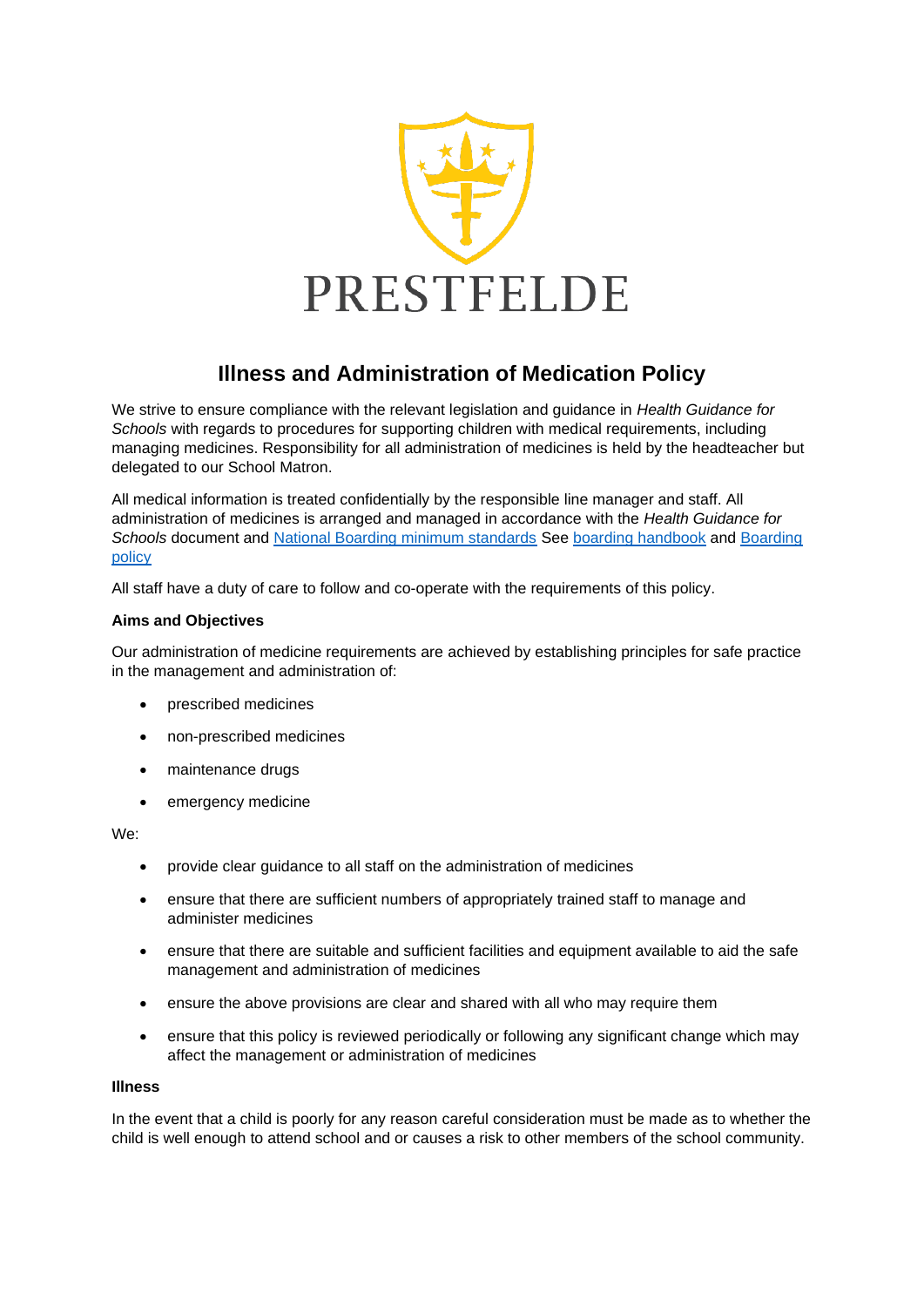Advice to parents regarding illness and exclusion periods is communicated with parents with reference to the Public Health advice and guidance.

[https://www.publichealth.hscni.net/sites/default/files/Guidance\\_on\\_infection\\_control\\_in%20schools\\_p](https://www.publichealth.hscni.net/sites/default/files/Guidance_on_infection_control_in%20schools_poster.pdf) [oster.pdf](https://www.publichealth.hscni.net/sites/default/files/Guidance_on_infection_control_in%20schools_poster.pdf)

## **COVID-19**

In light of the COVID 19 pandemic and re-opening of the school, careful consideration is made to Government, Public Health and the World Health Organisation guidance. Risk assessments are written adhering to this guidance and evaluated responsively, considering any changes and updates.

<https://www.nhs.uk/conditions/coronavirus-covid-19/>

Signs and symptoms and what to do<https://www.nhs.uk/conditions/coronavirus-covid-19/symptoms/>

Page 10 of guidance [September guidance 2020 post COVID.docx](https://prestfeldeschool.sharepoint.com/:w:/s/Team-healthandsafety/EcOF_J7tTxVApWGWm-hpg7gB-yUCVAJXWHyGyWzfROWxWg?e=ijDZt8) and how we will implement measures to safeguard our community at Prestfelde.

This information, risk assessment and guidance are communicated regularly with parents to ensure that they are clear upon expectations to safeguard our community.

Any child or person displaying these symptoms will be isolated within our Health Care Centre (lilac room) and parents called immediately with information and advice in how to gain a COVID 19 test.

In the event that we have a confirmed case of COVID 19 within the school we must inform Public Health England and follow their instructions.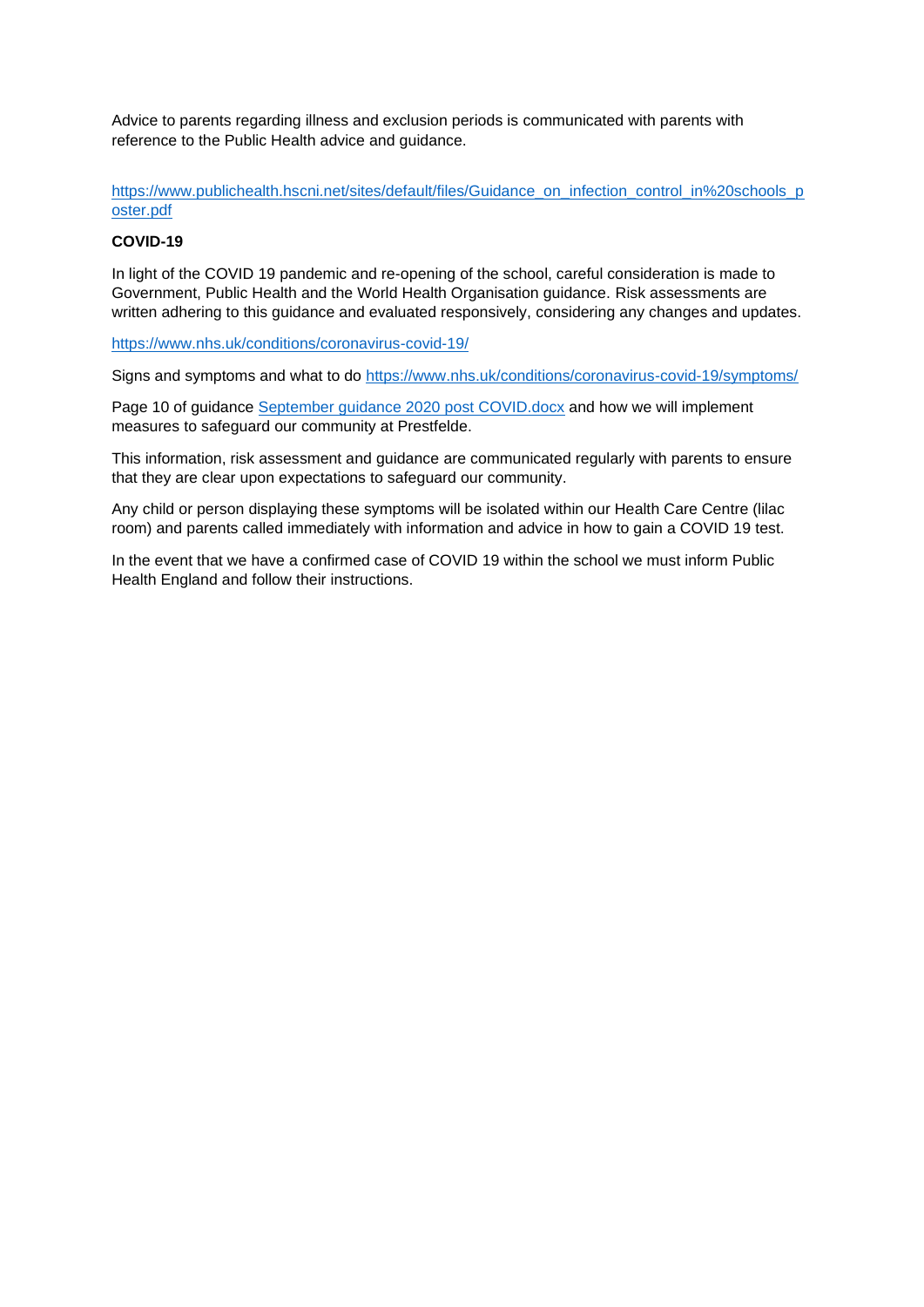#### **Manage confirmed cases of coronavirus (COVID-19) amongst the school community**

Schools must take swift action when they become aware that someone who has attended has tested positive for coronavirus (COVID-19). Schools should contact the local health protection team. This team will also contact schools directly if they become aware that someone who has tested positive for coronavirus (COVID-19) attended the school – as identified by NHS Test and Trace.

The health protection team will carry out a rapid risk assessment to confirm who has been in close contact with the person during the period that they were infectious, and ensure they are asked to self-isolate.

The health protection team will work with schools in this situation to guide them through the actions they need to take. Based on the advice from the health protection team, schools must send home those people who have been in close contact with the person who has tested positive, advising them to self-isolate for 14 days since they were last in close contact with that person when they were infectious. Close contact means:

- direct close contacts face to face contact with an infected individual for any length of time, within 1 metre, including being coughed on, a face to face conversation, or unprotected physical contact (skin-to-skin)
- proximity contacts extended close contact (within 1 to 2 metres for more than 15 minutes) with an infected individual
- travelling in a small vehicle, like a car, with an infected person

The health protection team will provide definitive advice on who must be sent home. To support them in doing so, we recommend schools keep a record of pupils and staff in each group, and any close contact that takes places between children and staff in different groups (see [section 6 of the](https://www.gov.uk/government/publications/actions-for-schools-during-the-coronavirus-outbreak/guidance-for-full-opening-schools#five)  [system of control](https://www.gov.uk/government/publications/actions-for-schools-during-the-coronavirus-outbreak/guidance-for-full-opening-schools#five) for more on grouping pupils). This should be a proportionate recording process. Schools do not need to ask pupils to record everyone they have spent time with each day or ask staff to keep definitive records in a way that is overly burdensome.

**A template letter will be provided to schools**, on the advice of the health protection team, to send to parents and staff if needed. Schools must not share the names or details of people with coronavirus (COVID-19) unless essential to protect others.

Household members of those contacts who are sent home do not need to self-isolate themselves unless the child, young person or staff member who is self-isolating subsequently develops symptoms. If someone in a class or group that has been asked to self-isolate develops symptoms themselves within their 14-day isolation period they should follow [guidance for households with](https://www.gov.uk/government/publications/covid-19-stay-at-home-guidance)  [possible or confirmed coronavirus \(COVID-19\)](https://www.gov.uk/government/publications/covid-19-stay-at-home-guidance) infection.

They should get a test, and:

- **if the test delivers a negative result, they must remain in isolation for the remainder of the 14-day isolation period.** This is because they could still develop the coronavirus (COVID-19) within the remaining days.
- if the test result is positive, they should inform their setting immediately, and should isolate for at least 10 days [was: 7] from the onset of their symptoms (which could mean the self-isolation ends before or after the original 14-day isolation period). Their household should self-isolate for at least 14 days from when the symptomatic person first had symptoms, following [guidance for](https://www.gov.uk/government/publications/covid-19-stay-at-home-guidance)  [households with possible or confirmed coronavirus \(COVID-19\) infection.](https://www.gov.uk/government/publications/covid-19-stay-at-home-guidance)

Schools should not request evidence of negative test results or other medical evidence before admitting children or welcoming them back after a period of self-isolation. In the majority of cases, schools and parents will be in agreement that a child with symptoms should

not attend school, given the potential risk to others. In the event that a parent or guardian insists on a child attending school, schools can take the decision to refuse the child if in their reasonable judgement it is necessary to protect their pupils and staff from possible infection with coronavirus (COVID-19). Any such decision would need to be carefully considered in light of all the circumstances and the current public health advice.

Further guidance is available on [testing and tracing for coronavirus \(COVID-19\).](https://www.nhs.uk/conditions/coronavirus-covid-19/testing-and-tracing/)

Shropshire and Staffordshire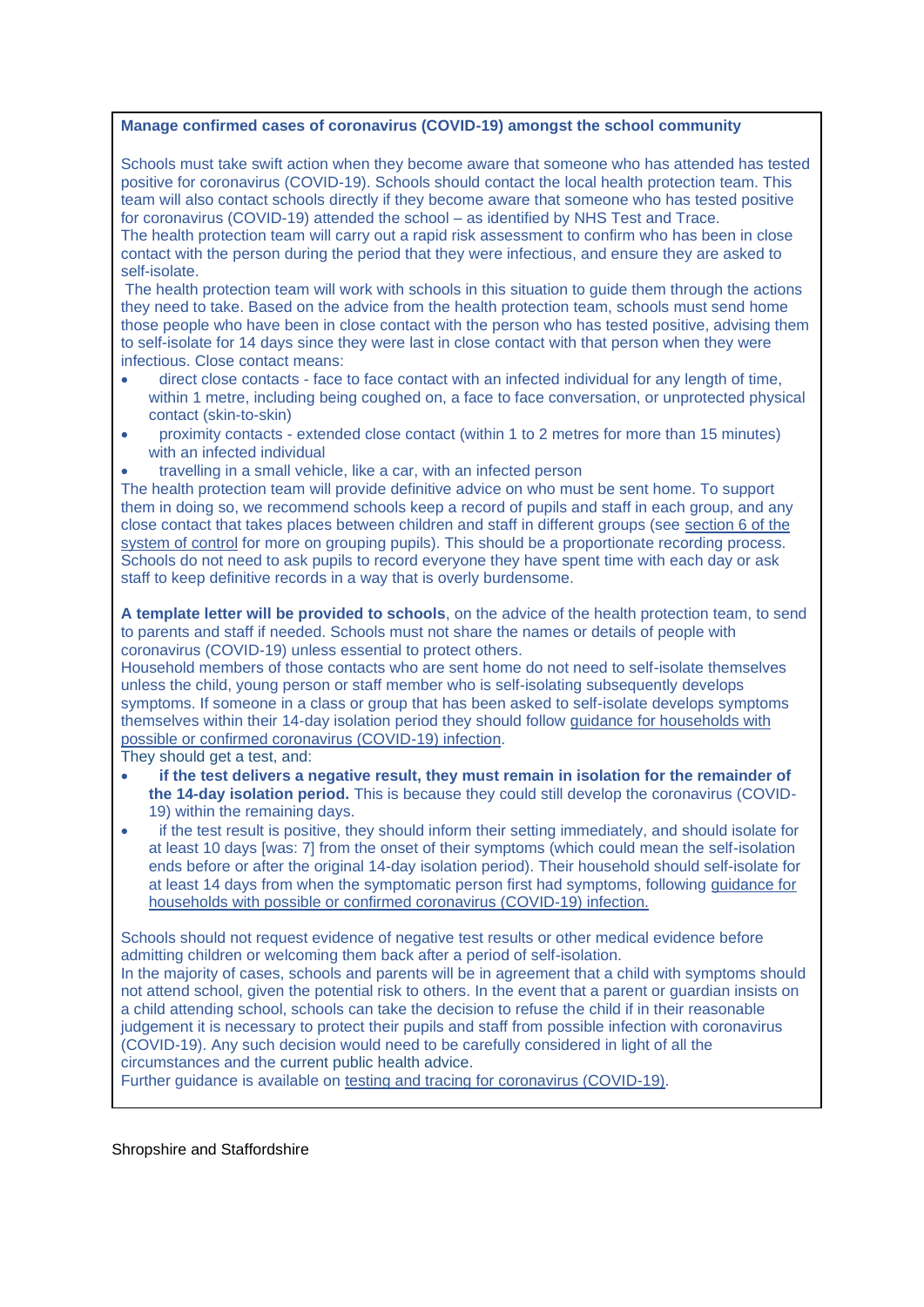Local health protection team - West Midlands North HPT

Public Health England Stonefield House St Georges Hospital Corporation Street **Stafford** ST16 3SR

Telephone0344 225 3560 (option 2)

Out of hours advice01384 679 031

#### **Administration of Medicines**

The administration of medicines is the overall responsibility of parents/carers. The headteacher is responsible for ensuring children are supported with their medical needs whilst on site, and this may include managing medicines where appropriate and agreed with parents/carers.

Medicines are always passed from adult to adult. Children will not have the responsibility for any medication to or from home.

#### **Boarding**

At the end of the school day the day matron and night matron meet to handover and share information regarding the children and medication. The night matron follows the same procedures for the administration of medication as the day matron.

#### **Consent to administer medicines**

All parents/carers are required to give signed written permission authorising Prestfelde school to administer prescribed medicines and in Little Prestfelde, parents will be required to sign again after the medication has been given.

See appendix

#### **Prescribed medicines**

It is our policy to manage prescribed medicines (e.g. antibiotics, inhalers) where appropriate following consultation and agreement with, and written consent from, the parents/carers.

#### **Non-prescribed medicines**

Non-prescribed medicines i.e. Calpol will only be administered with prior written consent and administered by our Matron or qualified First Aid staff who have gained their certificate to administer medication. See training matrix.

See registration medical documentation.

This administration of medication follows the same procedures for prescribed medications. The only difference is that previous written consent to administer liquid paracetamol has been given is checked first prior to the medication being given and parents are informed via phone or email that their child has been administered liquid paracetamol, the dose, time and reason for the medication. This is recorded in the healthcare centre day book.

See Appendix

#### **Maintenance drugs**

It is our policy to manage the administration of maintenance drugs (eg. Insulin) as appropriate following consultation and agreement with, and written consent from parents/carers. On such occasions, a health care plan is in place for the child concerned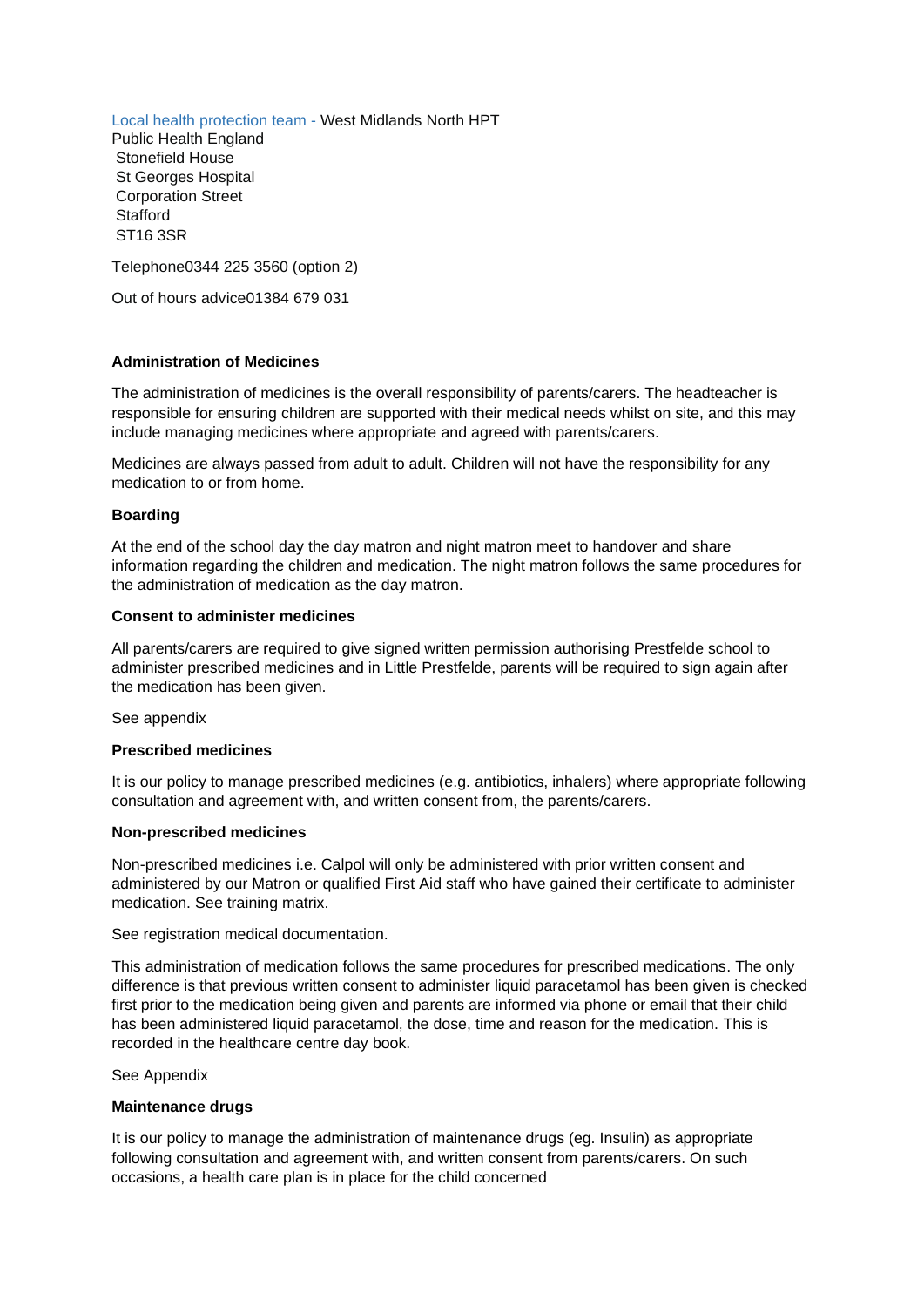Non-Routine Administration (Emergency medicine)

We manage the administration of emergency medicines such as:

- injections of adrenaline for acute allergic reactions EPI pens
- rectal diazepam for major fits
- injections of Glucagon for diabetic hypoglycemia

In all cases, professional training and guidance from an appropriate source will be received before commitment to such administration is accepted

## **Procedure for Administration of medication**

When deciding upon the administration of medicine needs for children, we discuss this with the parents/carers concerned and make reasonable decisions about the level of care required. Any child required to have medicines will have an 'administration of medicines/treatment' consent form completed and signed by the parent/carer and kept on file prior to any administration of medication.

Individual health care plans are completed for children where required and reviewed periodically in discussion with the parents/carers to ensure their continuous suitability.

All administration of medicines is recorded.

- Name of child
- Date
- Time
- Medicine details recorded and checked
- Dose given to child is recorded
- Signature of who administered the medication
- Signature of a witness to the administration of the medicine
- In Little Prestfelde, parent signature is obtained after the medication has been administered e.g. at the end of the school day.
- If a child refuses to take medication, parents/carers are informed at the earliest available opportunity.

## **Schedule Two Drugs**

These drugs, which include Ritalin, are governed by the Misuse of Drugs Act and are kept in a locked cupboard in our Health Care Centre, which conforms to the legislation. It is kept locked at all times except when being accessed for storage or administration of medicine. Keys are kept to a minimum and are held only by our Office Coordinator.

A register of controlled (schedule two) drugs is kept which records:

- medication provided
- medication administered
- the name of the person for whom they were supplied.
- the name and quantity of the drug/medication supplied
- the amount administered each time and the amount left each time.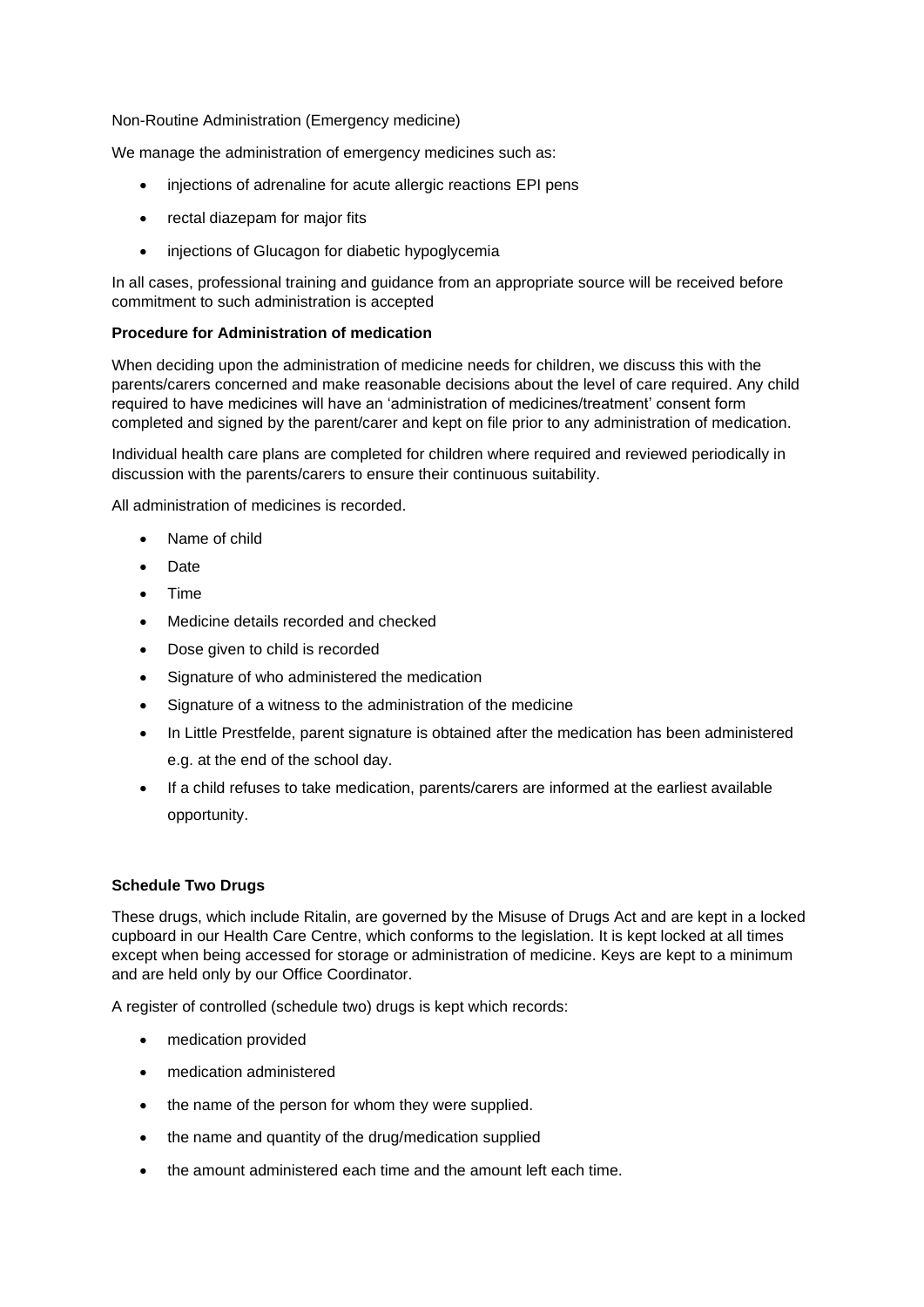- the type of medication i.e. tablet/liquid and expiry date.
- two signatures for each dose of medicine given.
- two signatures for each time the medications are counted and checked. This is done once a week. The second signature is a witness.

This register is kept for at least two years from the last entry made.

All pupils with ongoing medical needs have a health care plan. This includes pupils with diabetes, Epi pen, heart problems, epilepsy and very severe asthma.

# **Contacting the Emergency Services**

When a medical condition causes the child to become ill and/or requires emergency administration of medicines, then an ambulance will be summoned at the earliest opportunity and parents/carers informed to accompany the pupil to the hospital if at all possible.

# **Training**

Where staff are required to carry out non-routine, more specialised administration of medicines or emergency treatment to children, appropriate professional training and guidance from a competent source is sought before commitment to such administration is accepted.

## **Storage**

The storage of medicines is the overall responsibility of the Matron who ensures that arrangements are in place to store medicines safely. Secure storage is situated in our Health Care Centre.

The storage of medicines is undertaken in accordance with product instructions and in the original container in which the medicine was dispensed.

It is the responsibility of all staff to ensure that the received medicine container is clearly labelled with the name of the child, the name and dose of the medicine and the frequency of administration.

It is the responsibility of the parents/carers to provide medicine that is in date. This should be agreed with the parents/carers at the time of acceptance of on-site administration responsibilities.

A record of all medicines is kept, ensuring there is a close oversight of stock and quantity. This also ensures the management of expiry dates.

## **Disposal of Medicines**

It is the responsibility of the parents/carers to ensure that all medicines no longer required, including those which have date-expired, are returned to a pharmacy for safe disposal.

'Sharps boxes' are always used for the disposal of needles. Collection and disposal of the boxes is arranged as appropriate.

## **Asthma Policy Statement**

- This school is an inclusive community that aims to support and welcome children with asthma
- We ensure that the whole school environment, which includes physical, social, sporting and educational activities, is inclusive and favorable to children with asthma
- This asthma policy was drawn up in consultation with a wide range of local key stakeholders within both the school and health settings
- We ensure that all staff understand their duty of care to children and young people in the event of an emergency. All staff feel confident in knowing what to do in an emergency. All school staff receive annual asthma awareness training
- We have clear quidance on the administration of medicines at school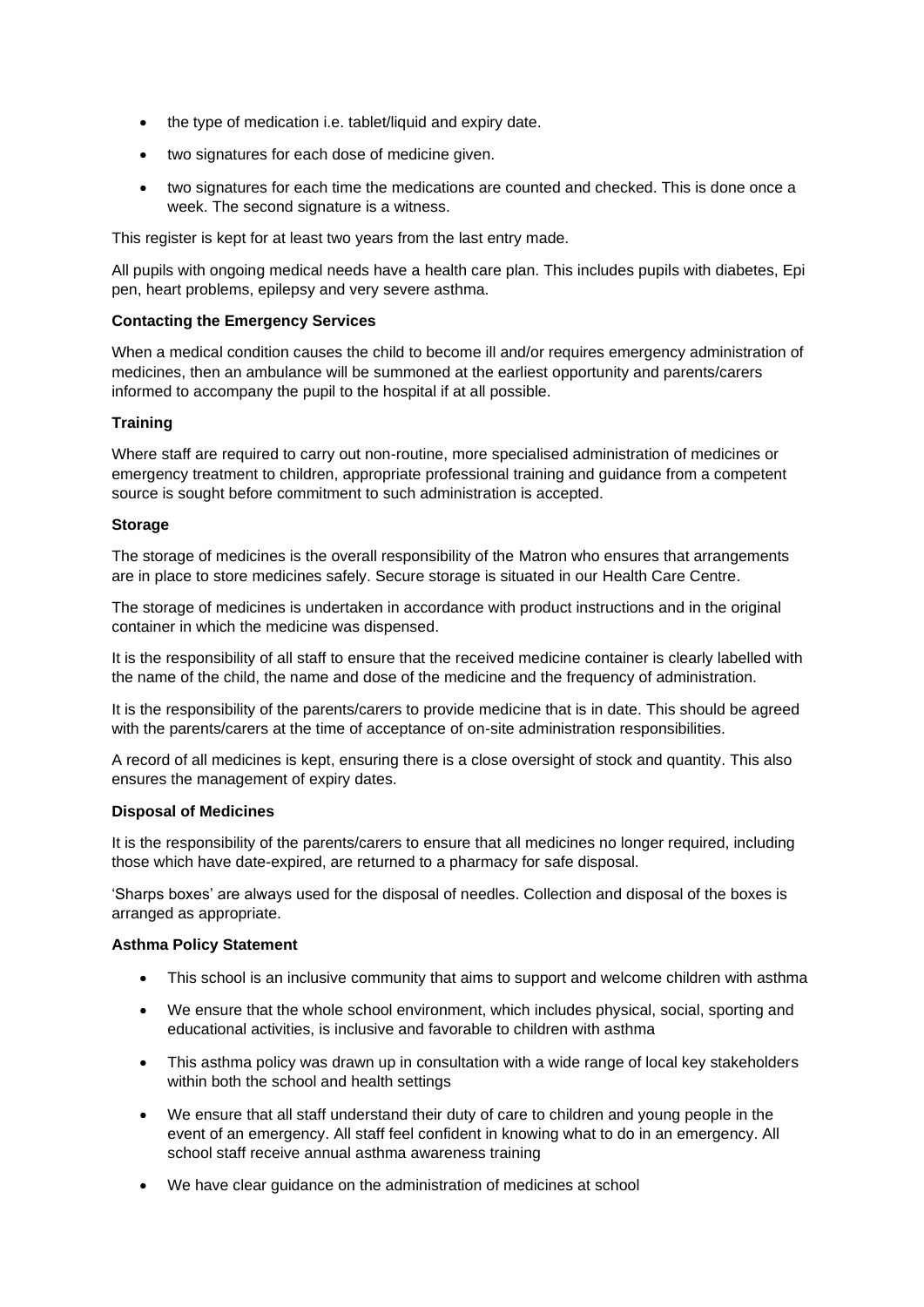- We have clear guidance on the storage of medicines at school
- We have clear guidance about record keeping
- Each member of the school and health community know their roles and responsibilities in maintaining and implementing an effective medical condition policy. This asthma policy is regularly reviewed evaluated and updated. Updates occur every year

## **Policy Guidelines**

- We are an inclusive community that aims to support and welcome children with asthma:
- Children with asthma are encouraged to take control of their condition
- Children feel confident in the support they receive from the school to help them do this
- Children with asthma are included in all school activities
- All staff feel confident in knowing what to do in an emergency
- The school asthma policy is understood and supported by the whole school and local health community

We ensure that the whole school environment, which includes physical, social, sporting and educational activities, is inclusive and favorable to children with asthma:

- We are committed to providing children with a physical environment which is accessible to children with asthma
- Our commitment to an accessible physical environment includes out of school visits and we ensure these visits are accessible to all children
- We ensure the needs of children and young people with asthma are adequately considered to ensure they have full access to extended school activities such as school discos, school productions, after school clubs and residential visits
- We are aware of the potential social problems that children with asthma may experience. Staff use this knowledge to try to prevent and deal with problems in accordance with the school's anti bullying and behaviour policies
- We use opportunities such as personal, social and health education (PSHE) lessons to raise awareness of asthma amongst children and to help create a positive social environment
- We ensure all staff understand that pupils with asthma should not be forced to take part in physical activity if they feel unwell
- We ensure all PE/Games teachers, classroom teachers and school sport coaches are aware of the potential triggers for children's asthma when exercising and tips to minimise these triggers
- We ensure all children have the appropriate medicines with them during physical activity and that children take them when needed
- Risk assessments are carried out for any out of school visit and asthma is considered during this process. Factors to consider include how routine and emergency medicines are stored and administered and where help could be obtained in an emergency
- There may be additional medicines, equipment or factors to consider when planning residential visits. These may be in addition to any medicines, facilities and healthcare plans that are normally available in school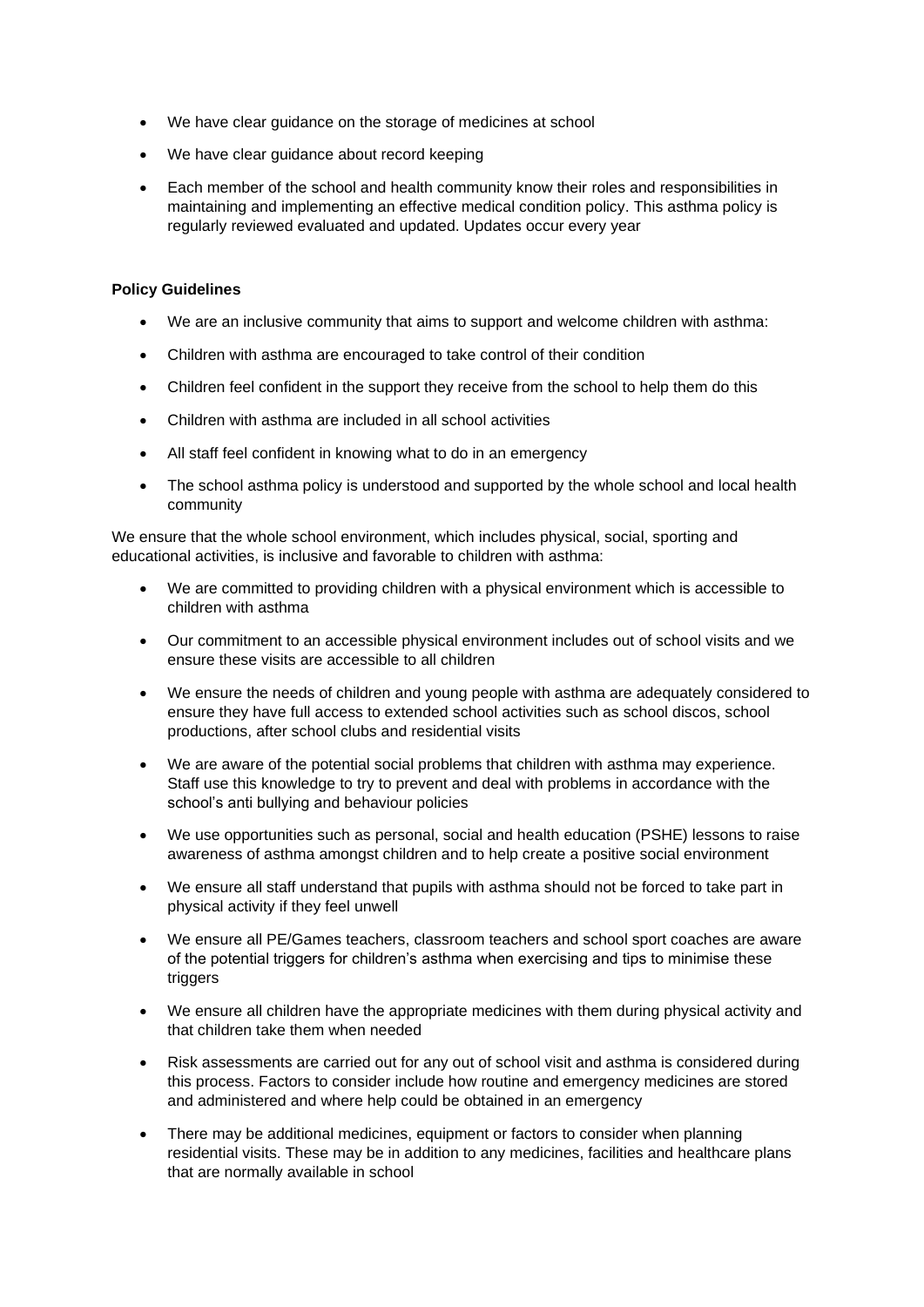Our asthma policy has been drawn up in consultation with a wide range of local key stakeholders both within the school and health settings

We recognise the importance of providing feedback to those involved in the development process and are committed to acknowledging input and providing follow up to suggestions put forward

All staff understand asthma and are trained in what to do in an emergency:

- We understand our duty of care to children in the event of an emergency
- In an emergency situation staff are required under common law duty of care, to act like any reasonably prudent parent. This may include administering medicines
- We receive training and know what to do in an emergency for the children in our care with asthma
- Training is refreshed for all staff at least once a year
- We use school asthma healthcare plans to inform the appropriate staff (including supply teachers and support staff), of children in their care who may need emergency help
- We have procedures in place for a copy of the pupil's health care plan to be sent to the emergency care setting with the pupil. On occasions when this is not possible, the form is sent or the information on it is communicated to the hospital as soon as possible
- If a child needs to be taken to hospital, a member of staff will always accompany them and will stay with them until a parent/carer arrives.
- Generally, staff should not take children to hospital in their own car unaccompanied

#### **Emergency medicines**

- All children with asthma have easy access to their emergency medicines
- All children are encouraged to carry and administer their own emergency medicine, when their parents/carers and health specialists determine they are able to start taking responsibility for their condition
- Children who do not carry and administer their own emergency medicines, should know where the drugs or medicines are stored and how to gain access
- All school staff have been informed through training that they are required, under common law duty of care, to act like any reasonably prudent parent. In an emergency situation, this may include taking action such as administering medicines

#### **Non-emergency medicine**

- All staff are aware that there is no legal or contractual duty for any member of staff to administer medicine or supervise a pupil taking medicines unless they have been specifically contracted to do so
- Many other members of staff who are happy to take on the voluntary role of administering medicines may administer prescribed and non-prescribed medicines to children under the age of 16, but only with the written consent of the parent
- Training is given to all staff members who agree to administer medicines to children and the Local Authority provides full indemnity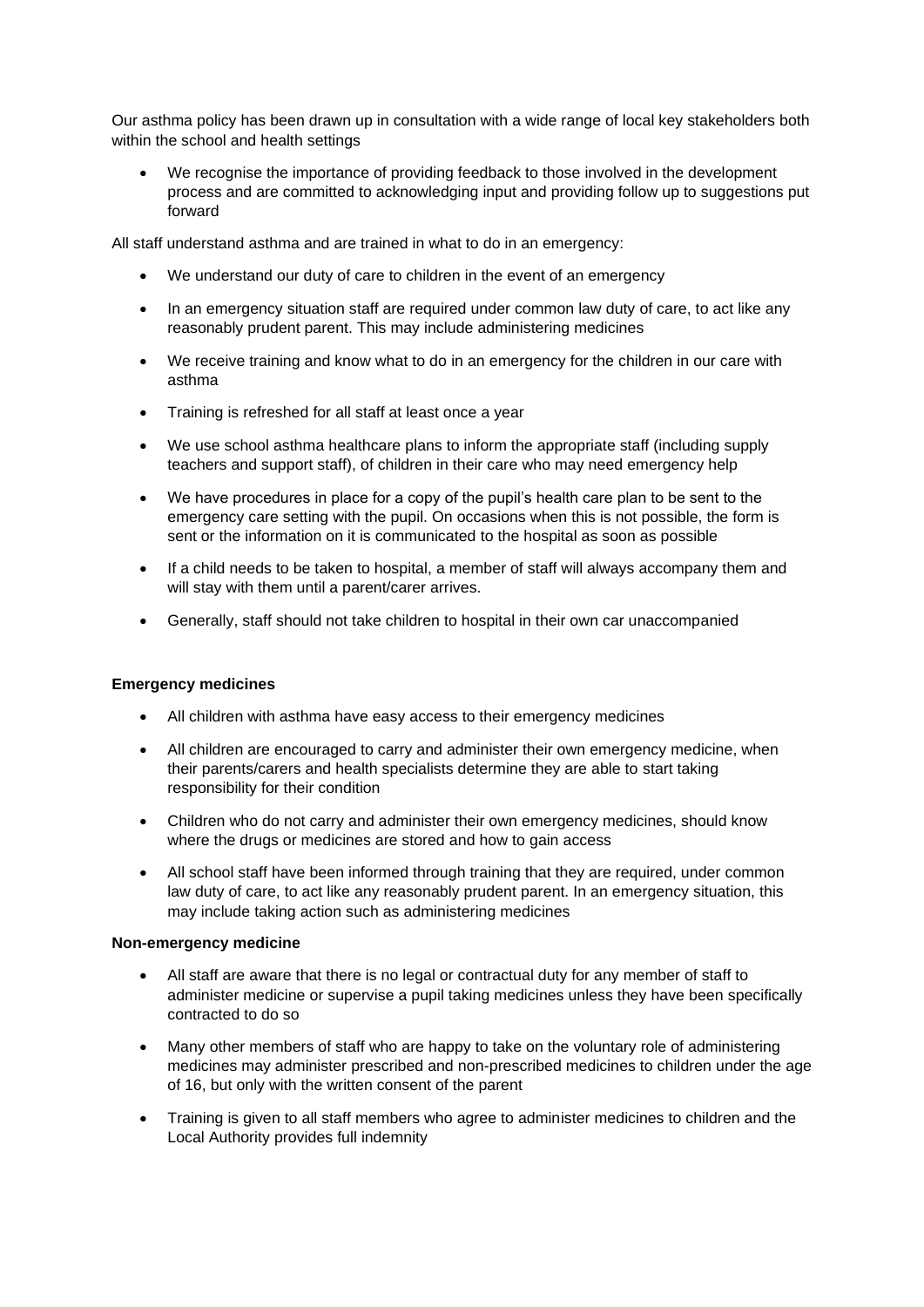- Should the medicine change or be discontinued, or the dose or administration method change, parents/carers will notify the school immediately
- Staff record if a child refuses medicine. Parents/carers are informed as soon as possible
- All staff attending off site visits are aware of any children on the visit with asthma. They receive information about what to do in an emergency and any other additional support necessary, including any additional medicines or equipment needed
- If a trained member of staff, who is usually responsible for carrying or administering medicine, is not available we make alternative arrangements to provide the service. This is addressed in the risk assessment for the activity

#### **Safe storage – emergency medicine**

- Emergency medicines are readily available to children who require them at all times during the school day or at off-site activities
- Most children carry their emergency medicine on them at all times. Children keep their own emergency medicines securely
- Children are reminded to carry/take their emergency medicines with them at all times
- Children, whose healthcare professionals and parents advise us that their child is not yet able or old enough to self-manage and carry their own emergency medicines on them, know exactly where to access their emergency medicines

#### **Safe storage – general**

- All medicines are supplied and stored, wherever possible, in their original containers. All medicines are labelled with the pupil's name, the name of the medicine, expiry date and the prescriber's instructions for administration, including dose and frequency. This is managed by our Matron.
- Medicines are stored in accordance with instructions paying particular note to temperature.
- Some medicines may need to be refrigerated. All refrigerated medicines are stored in an airtight container and are clearly labelled in the Health Care Centre.
- All medicines are sent home with children at the end of the school year. Medicines are not stored in school over the summer holidays.
- Secure storage is available in our Health Care Centre.

It is the parent's responsibility to ensure new and in date medicines come into school on the first day of the new academic year

#### **Safe disposal**

- Parents are asked to collect out of date medicines from school
- If parents do not pick up out of date medicines or at the end of the school year medicines are taken to a local pharmacy for safe disposal
- Matron is responsible for checking the dates of medicines and arranging for the disposal of those that have expired. This check is done at least three times a year

# **Record Keeping**

Registration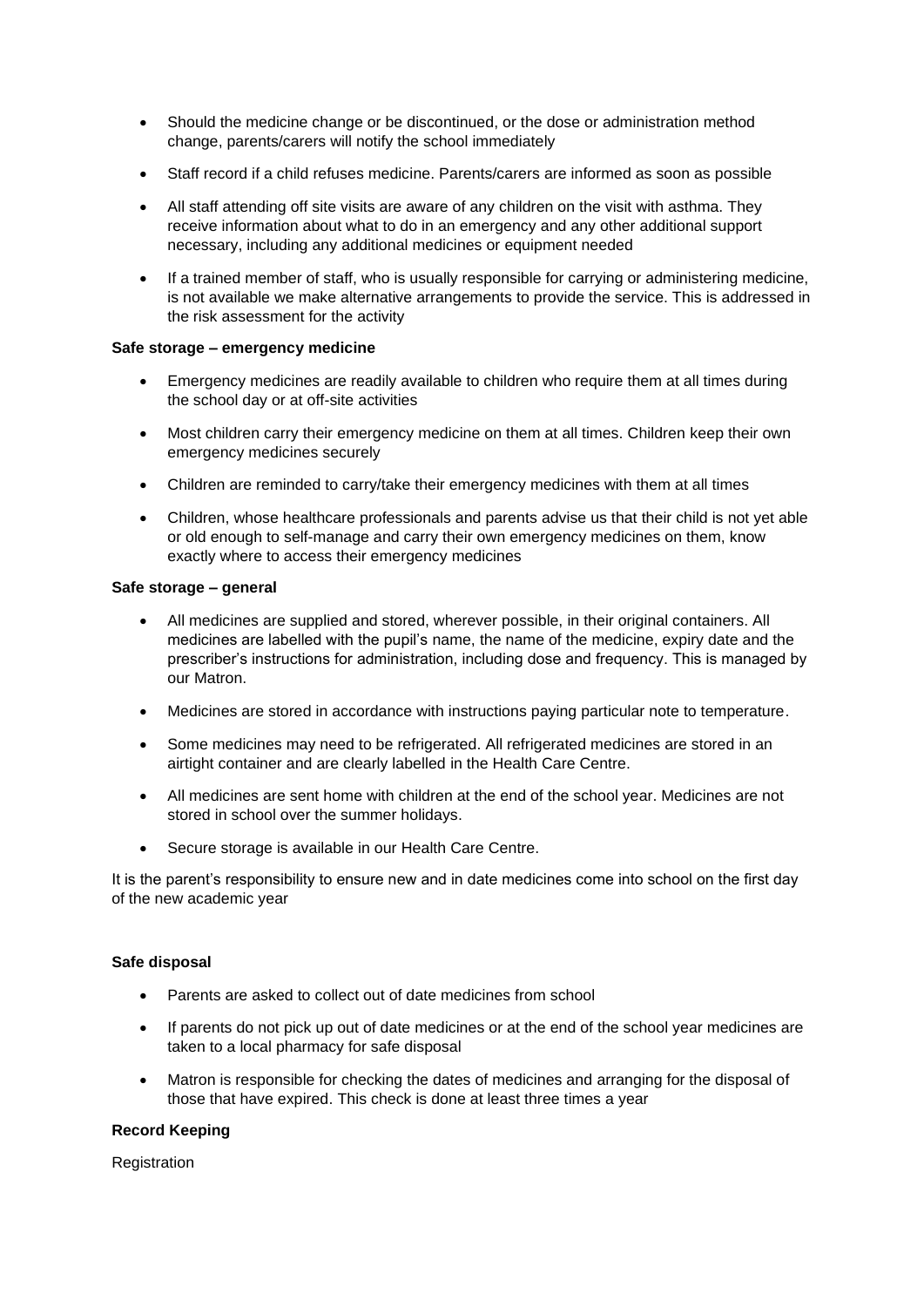- We ask parents/carers if their child has any health conditions or health issues on registration.
- Parents of new children starting at other times during the year are also asked to provide this information on registration forms.
- Health details are updated annually within ISAMS
- Asthma Health Care Plans
- We use an adapted School Health Care Plan from "Managing Medicines in Schools and Early Years Settings" guidance to record important details about individual children's medical needs, their triggers, signs, symptoms, medicines

A school health care plan, accompanied by an explanation, is sent to all parents of children with asthma for completion:

- at the start of the school year
- at registration
- when a diagnosis is first communicated to the school

Parents/carers are asked to fill out the pupil's school Asthma Health Care Plan. Parents then return these completed forms to the school. Parents may need to liaise with their child's health care professionals to complete the form

#### **School Asthma Register**

Asthma Health Care Plans are used to create a centralised register on ISAMS of children with asthma

Matron has responsibility for the register.

Parents/carers are regularly reminded to update their child's Asthma Health Care Plan if their child has a medical emergency or if there have been changes to their symptoms (getting better or worse) or their medicines and treatments change

- We regularly check that information held by the school on a pupil's condition is accurate and up to date
- Every health care plan is reviewed annually
- Health care plans are kept in a secure central location in the Health Care Centre.
- All members of staff have access to the health care plans of children in their care
- When a member of staff is new to a pupil group, for example due to staff absence, the school makes sure that they are made aware of (and have access to) the health care plans of children in their care
- We seek permission from parent/carers to allow the health care plan to be sent ahead to emergency care staff should an emergency happen during school hours or at an out of school hours school activity

We use the health care plans to:

- Inform the appropriate staff and a supply teacher about the individual needs of a pupil with a medical condition in their care
- Identify common or important individual pupil triggers at school that bring on symptoms and can cause emergencies
- Ensure that all medicines stored at school are within the expiry date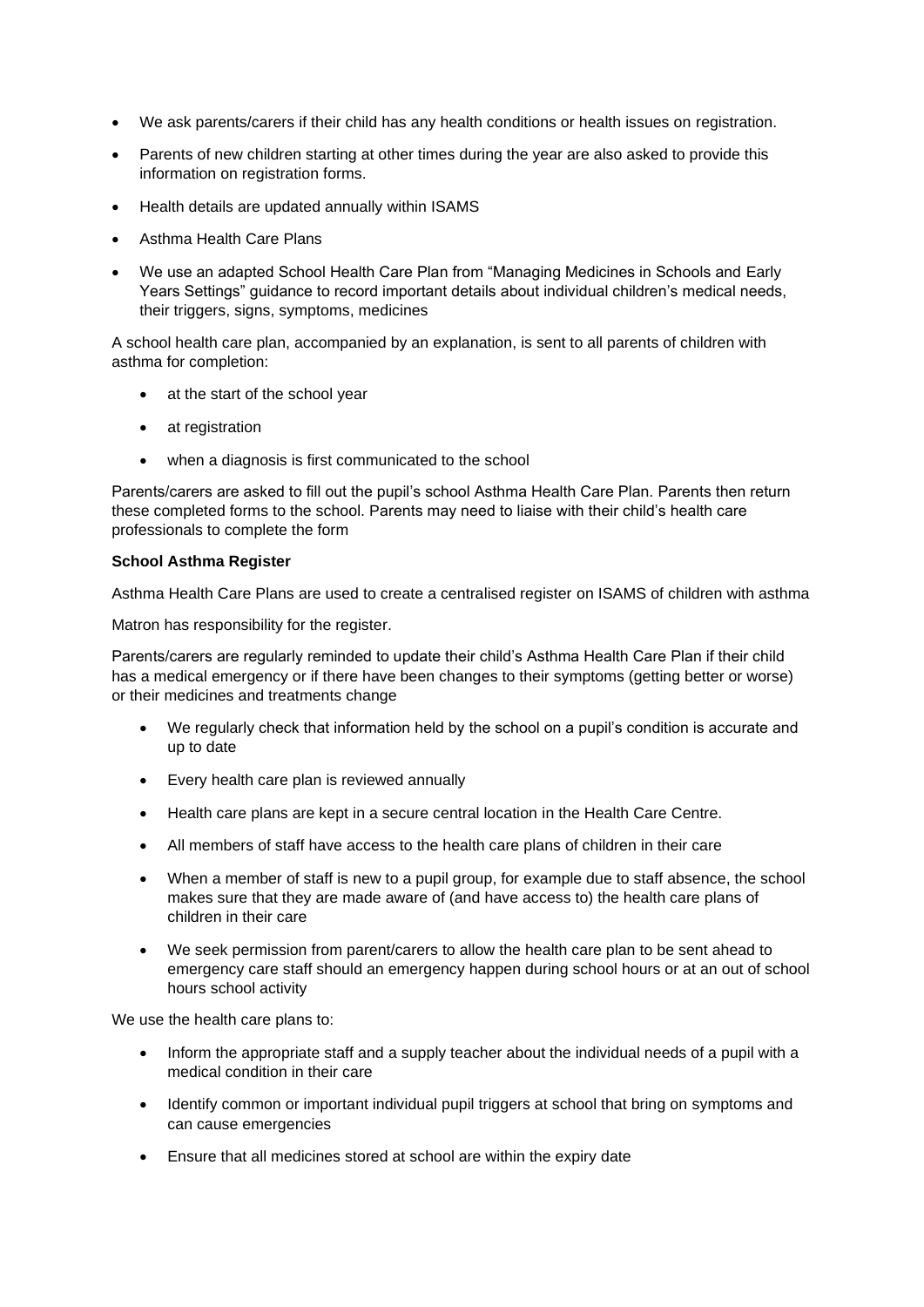• Ensure emergency care facilities have a timely and accurate summary of a pupil's current asthma management and healthcare in the event of an emergency.

•

| <b>APPROVED DATE</b> | September, 2021 |            |                        |
|----------------------|-----------------|------------|------------------------|
| <b>REVIEW DATE</b>   | September, 2022 |            |                        |
| <b>SIGNED</b>        | Danis-Sip       | PRINT NAME | Lita Collins-<br>Singh |
| <b>MATRON</b>        |                 |            |                        |
| <b>SIGNED</b>        | J. Orchard.     | PRINT NAME | Fiona Orchard          |
| <b>HEAD</b>          |                 |            |                        |
| <b>SIGNED</b>        | Et mull         | PRINT NAME | Michael Haswell        |
| <b>DEPUTY HEAD</b>   |                 |            |                        |
|                      |                 |            |                        |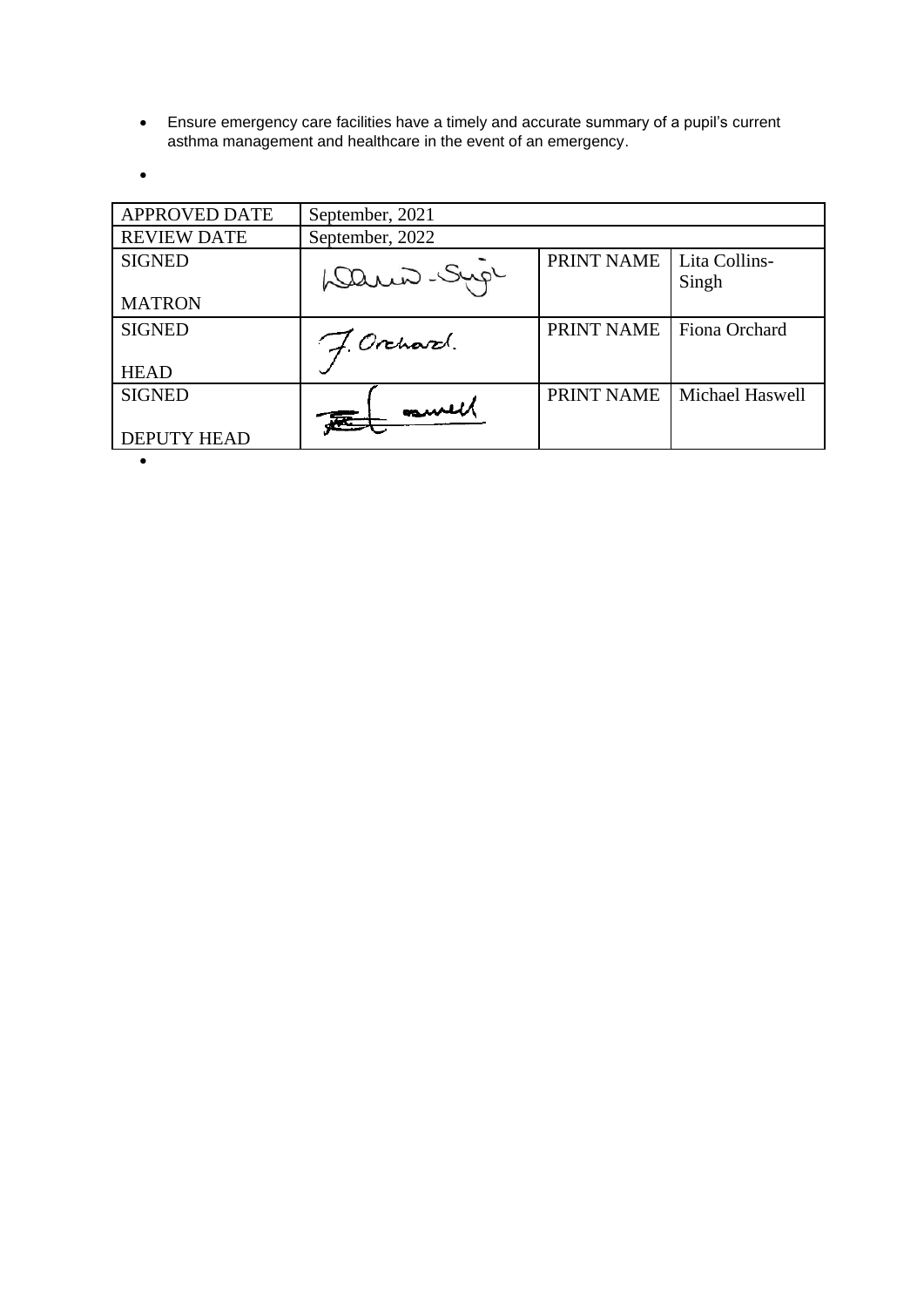# APPENDIX 1



# MEDICINE AUTHORISATION FORM

| I authorise the Health Centre to give my child: Full Name | Form. |
|-----------------------------------------------------------|-------|
| Name of medication                                        |       |
| <b>Expiry Date</b>                                        |       |
| Doctor prescribing medication                             |       |
| Condition medicine is for                                 |       |
|                                                           |       |
|                                                           |       |
|                                                           |       |

This medicine is required for a \*fixed period / to be given as necessary. *(\*Delete as applicable/* For medicines to be given for a fixed period, please state:

Amount of dosage

Times to be given

| (Parent or Guardian/ |  |
|----------------------|--|

Please remind your child to give their medication (in its original labelled box), along with this note, to eitherthe Health Centre (Senior School) or their Form Tutor as soon as they arrive at school.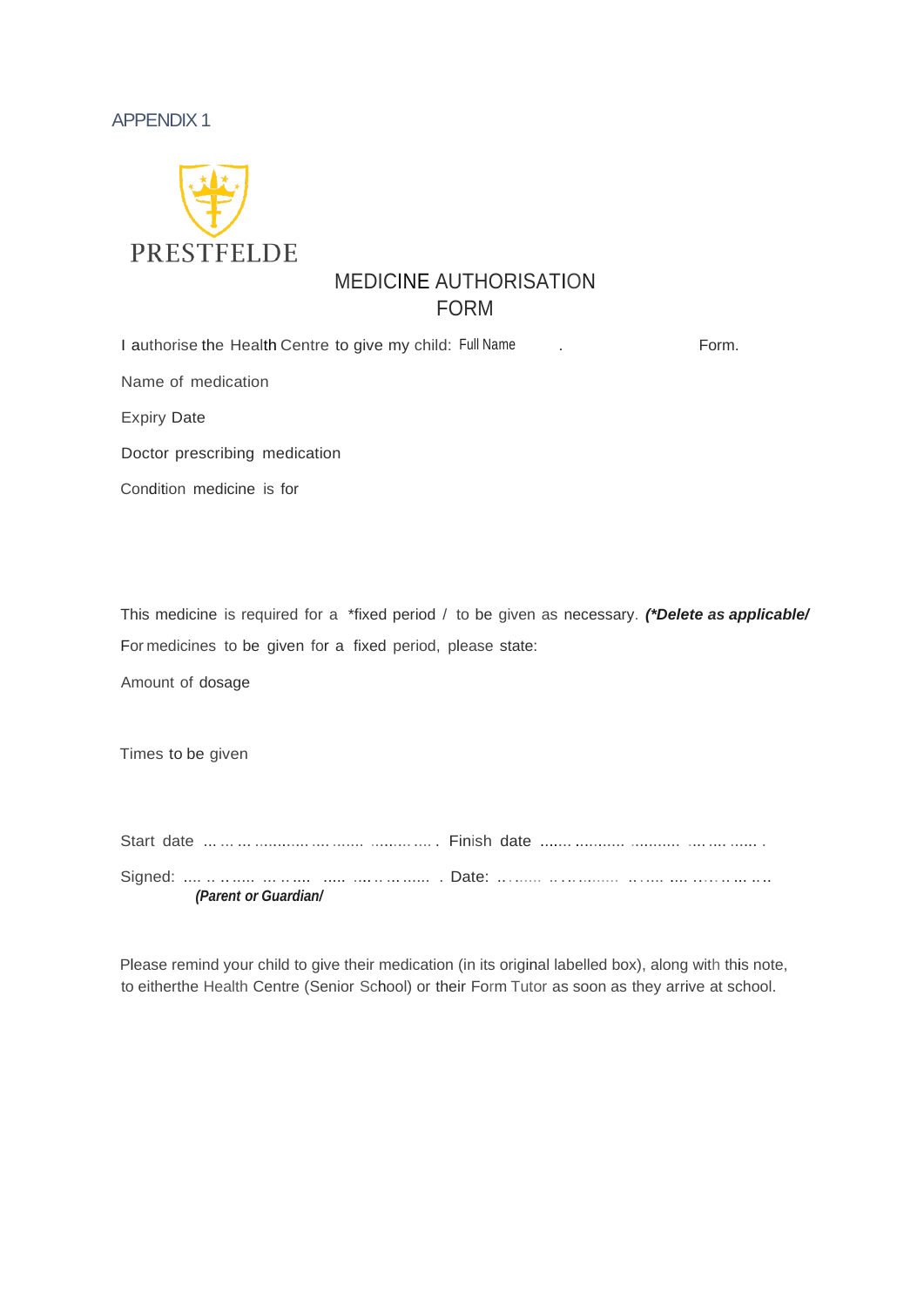# Little Prestfelde

# Record of Prescribed Medication

Name of child…………………………………………………… Name of Medication ………………………………………………………

| Date | Quantity<br>(1)<br>Administered | Time<br>administered | Signature of staff<br>adminisrtating<br>dosageand witness | · (2) Quantity<br>Administered | Time<br>administered | Signature of staff<br>administrating<br>dosageand witness | (3))<br>Quantity<br>Administere<br>a | Time<br>administere<br>d | Signature of staff<br>administratingdosa<br>geand witness | ParenUCarr<br>Signature | Date |
|------|---------------------------------|----------------------|-----------------------------------------------------------|--------------------------------|----------------------|-----------------------------------------------------------|--------------------------------------|--------------------------|-----------------------------------------------------------|-------------------------|------|
|      |                                 |                      |                                                           |                                |                      |                                                           |                                      |                          |                                                           |                         |      |
|      |                                 |                      |                                                           |                                |                      |                                                           |                                      |                          |                                                           |                         |      |
|      |                                 |                      |                                                           |                                |                      |                                                           |                                      |                          |                                                           |                         |      |
|      |                                 |                      |                                                           |                                |                      |                                                           |                                      |                          |                                                           |                         |      |
|      |                                 |                      |                                                           |                                |                      |                                                           |                                      |                          |                                                           |                         |      |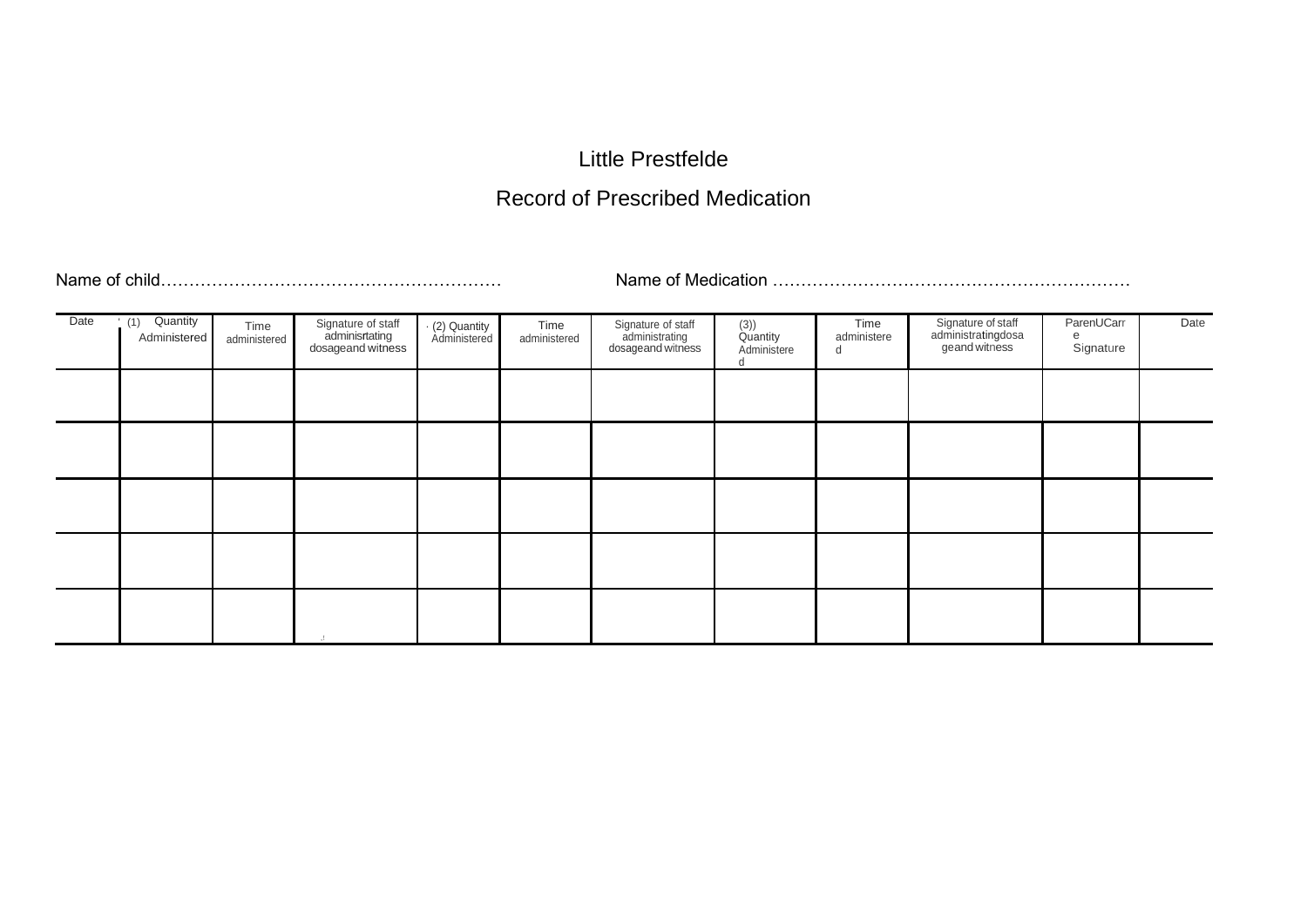Middle School and Senior school

Record of Prescribed Medication

Name of child……………………………………………………….. Name of medication……………………………………………………………….

| Date | (2) Quantity<br>Administered | Time<br>administered | Signature of staff<br>administratingdosage<br>and witness | (2) Quanitty<br>Administered | Time<br>administered | Signature of staff<br>adminisrtatingdosage<br>and witness | (3) ) Quantity<br>Administered | Time<br>administered | Signature of staff<br>administrating dosage<br>and witness |
|------|------------------------------|----------------------|-----------------------------------------------------------|------------------------------|----------------------|-----------------------------------------------------------|--------------------------------|----------------------|------------------------------------------------------------|
|      |                              |                      |                                                           |                              |                      |                                                           |                                |                      |                                                            |
|      |                              |                      | $\qquad \qquad -$                                         |                              |                      |                                                           |                                |                      |                                                            |
|      |                              |                      |                                                           |                              |                      |                                                           |                                |                      |                                                            |
|      |                              |                      |                                                           |                              |                      |                                                           |                                |                      |                                                            |
|      |                              |                      | $, ,$                                                     |                              |                      |                                                           |                                |                      |                                                            |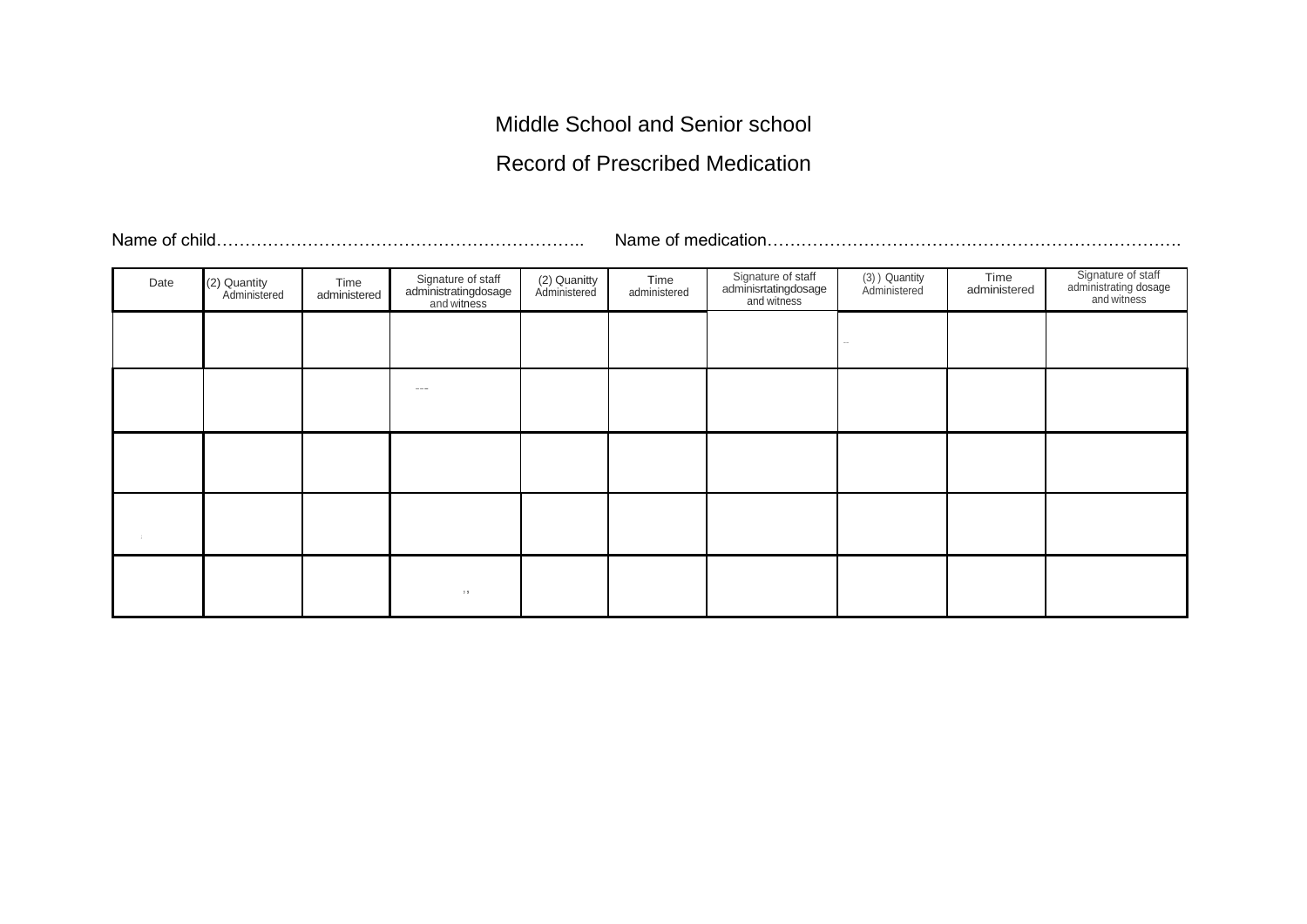# **Procedure for Administration of medication**

# **Prescribed medication**

- An adult to bring the medication into school and hand into either the main office or Matron. Parents / guardians to complete a Medication Authorisation form. Medication to be taken to medical room and stored safely and appropriately according to the packet guidelines.
- Check with parents if required as regards last dose given, time and amount.
- Medication only to be administered by an adult who has gained their certificate to administer medication.
- Prior to administration, medication to be checked, to include expiry date, dosage and frequency.
- Record of Prescribed medication form to be completed at the time of administration, ensuring 2 signatures of both the adult administering and a witness. In the case of Little Prestfelde parents to sign the Prescribed medication form at the end of the day.
- Parents to be notified as regards any refusal of medication.
- Administration of medication to be documented in daily diary and isams.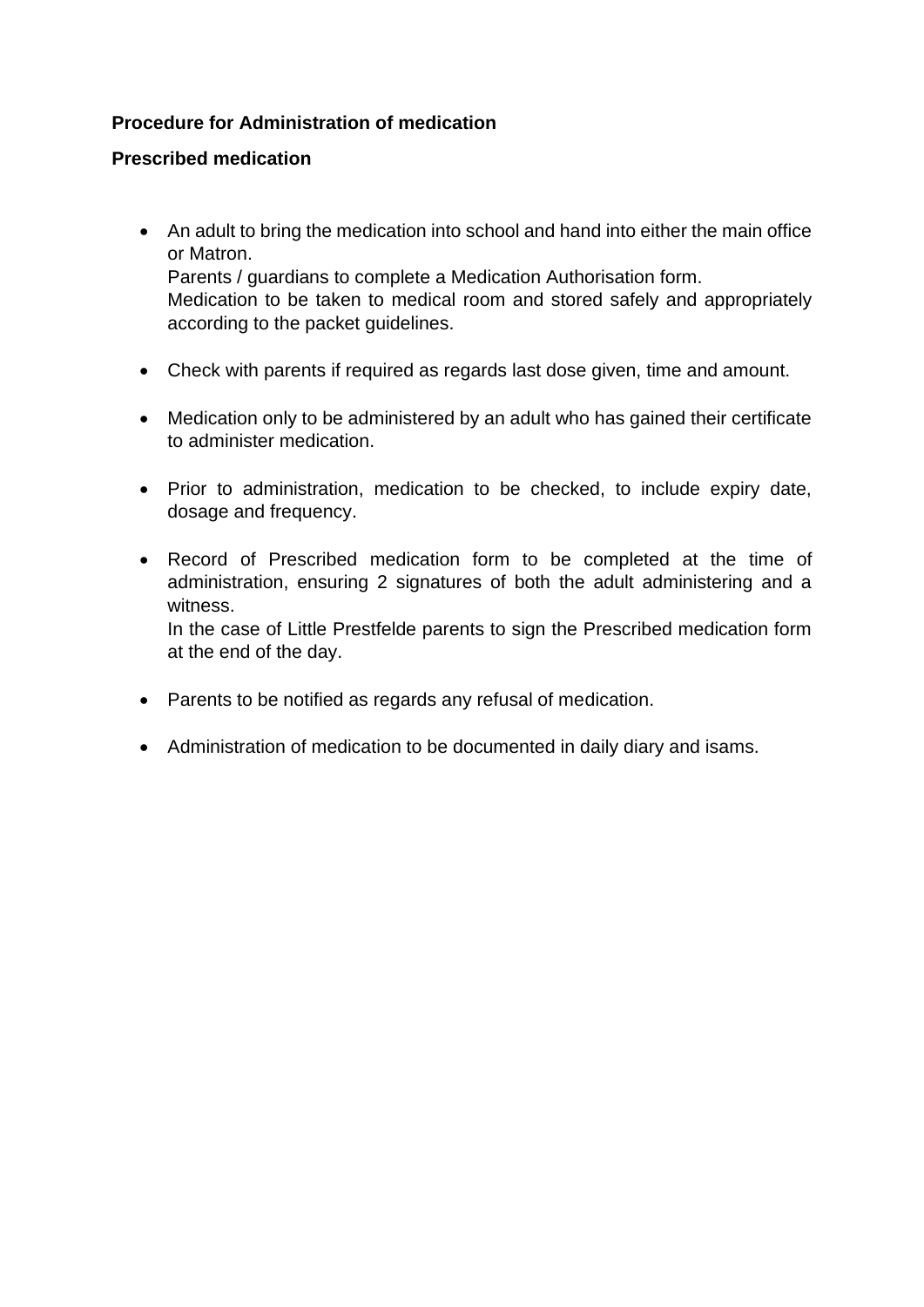# **Procedures for Administration of Medication**

# **Non – prescribed medication**

- Medication only to be administered by an adult who has gained their certificate to administer medication.
- Medication consent to be checked in either the child's registration documents or updated yearly consent documentation. Consent checked to be documented / ticked in daily dairy.
- Check with parents if required as regards last dose given, time and amount.
- Medication expiry date to be checked and instructions on the packet to be followed as regards dosage and frequency.
- Medication to be given and parents to be notified in the first instance by telephone call, however if this is not successful a notification will be sent by text and/or email and note to child confirming administration. We will also notify you as regards any refusal of medication.
- Administration of medication to be documented in daily diary, to include, date, time of medication, amount given in mgs and signature of individual who has administered.
- Parents to be notified either by email or telephone as soon as possible, informing them of the reason for medication, type of medication, dose and time.
- Medication administration to be documented in isams medical centre.